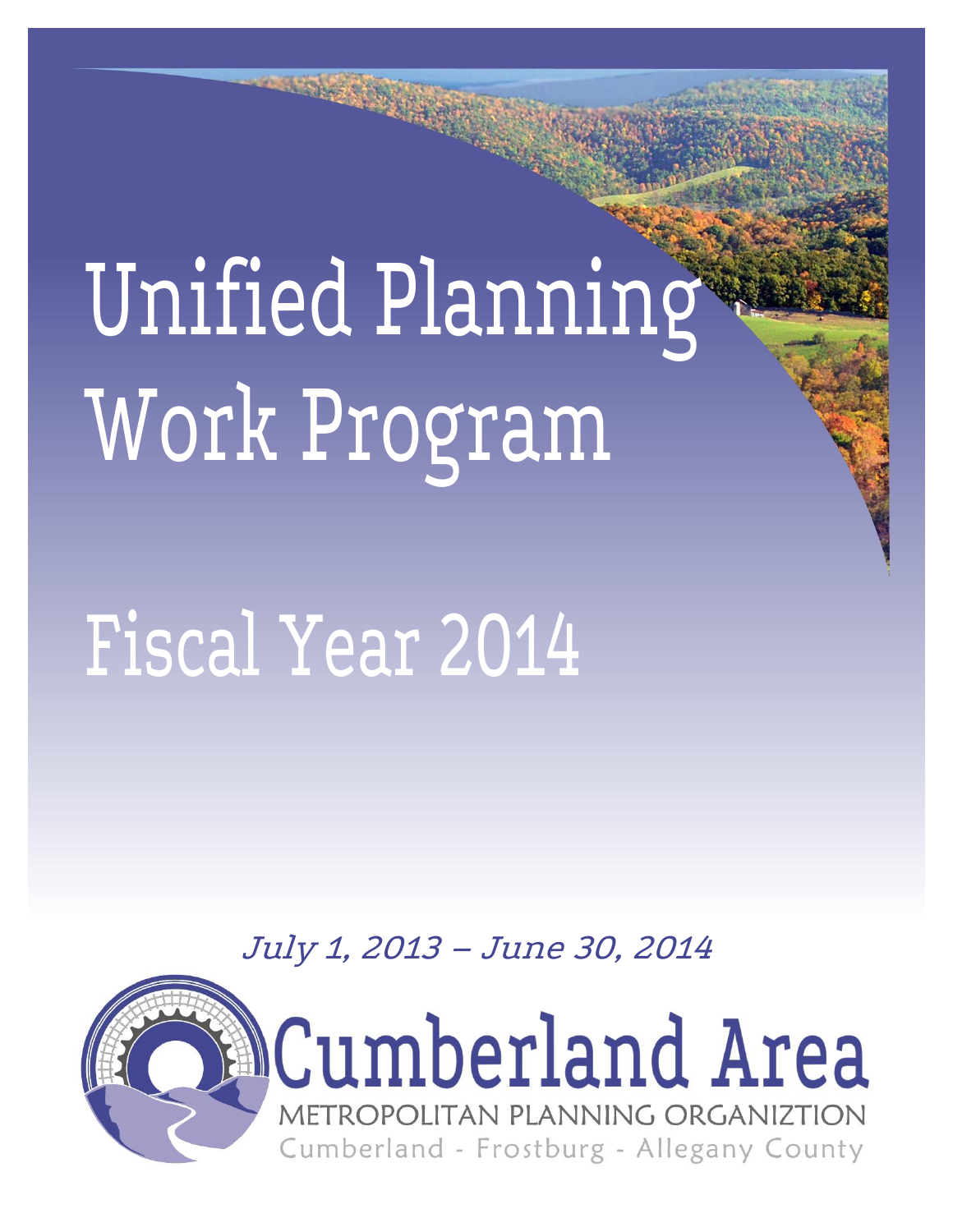## **Cumberland Area Metropolitan Planning Organization** Website: gov.allconet.org/mpo/

MPO Coordinator: Roy Cool email: rcool@allconet.org phone: (301)-876-9552

Transportation Planner: Siera Wigfield email: siera.wigfield@allconet.org phone: (301)-722-6360

Allegany County Office Complex 701 Kelly Road Cumberland, MD 21502-2803

Federal Project Number: MD-81-0007

## **Table of Contents**

| L.   |  |
|------|--|
| Α.   |  |
| В.   |  |
| C.   |  |
| 11.  |  |
| A.   |  |
| 1.   |  |
| 2.   |  |
| B.   |  |
| 1.   |  |
| 2.   |  |
| 3.   |  |
| 4.   |  |
| 5.   |  |
| 6.   |  |
| 7.   |  |
| 8.   |  |
| 9.   |  |
| III. |  |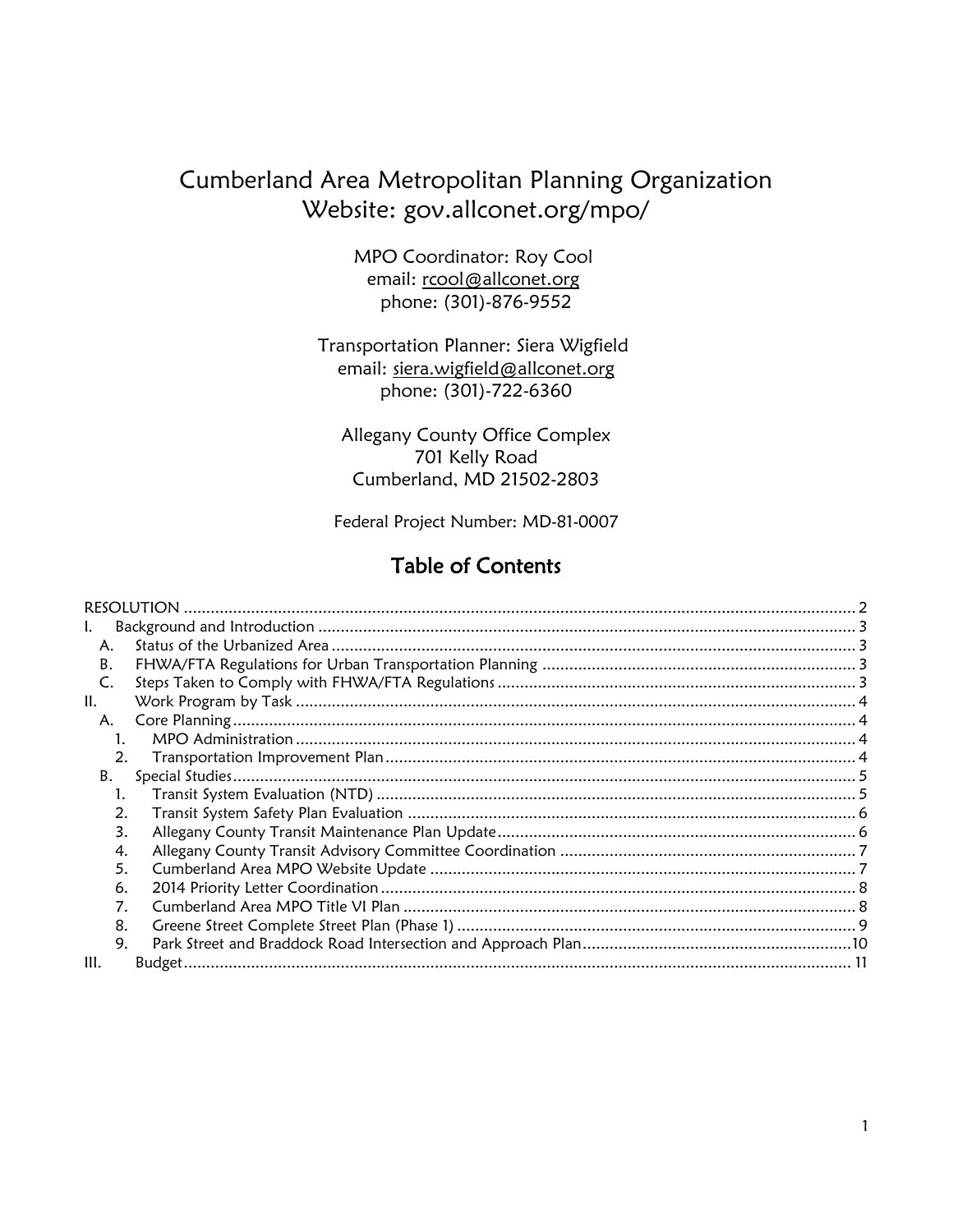## RESOLUTION

#### No. 13-9

<span id="page-2-0"></span>Resolution endorsing the Draft Fiscal Year 2014 Unified Planning Work Program, approving its submission to both the Federal Transit Administration and the Federal Highway Administration.

WHEREAS, the Cumberland Area Metropolitan Planning Organization was established to manage and provide policy direction to the Unified Planning Program in accordance with Federal requirements, and the Allegany County Commissioners have been designated as the Metropolitan Planning Organization for this area as approved by Maryland Governor Harry Hughes on May 17, 1982; and

WHEREAS, the staff of the Maryland Department of Transportation and the Allegany County Department of Community Services, have together prepared a draft work program and budget for Fiscal Year 2014 in compliance with applicable Federal programs and regulations.

NOW, THEREFORE, BE IT RESOLVED that the Allegany County Commissioners acting as the Cumberland Area Metropolitan Planning Organization endorses the Draft Fiscal Year 2014 Unified Planning Work Program; approves its submission to the appropriate Federal agencies, contingent on no significant public comment; and declares its intent to enter into contractual arrangements as necessary to carry out the work, with the understanding that if the work program and budget is revised through negotiations with Federal funding agencies it will be subject to approval by the Cumberland Area Metropolitan Planning Organization.

ADOPTED THIS  $30<sup>4</sup>$  day of  $\frac{1}{2}$   $\frac{1}{2}$   $\frac{1}{4}$   $\frac{1}{4}$   $\frac{1}{4}$   $\frac{1}{4}$   $\frac{1}{4}$   $\frac{1}{4}$   $\frac{1}{4}$   $\frac{1}{4}$   $\frac{1}{4}$   $\frac{1}{4}$   $\frac{1}{4}$   $\frac{1}{4}$   $\frac{1}{4}$   $\frac{1}{4}$   $\frac{1}{4}$   $\frac{1}{4}$   $\frac{1}{4}$ 

COUNTY COMMISSIONERS OF ALLEGANY COUNTY, MARYLAND

 $\sim$ 

Michael W. McKay, President

\_\_\_\_\_\_\_\_\_\_\_\_\_\_\_\_\_\_\_\_\_\_\_\_\_\_\_\_\_\_\_\_\_

Brodie, Jr., Commissioner

 $\mu$ illing (  $\mu$  alerty

William R. Valentine, Commissioner

ATT**E**ST<mark>:</mark>  $\Box$ David A. Eberly

County Administrator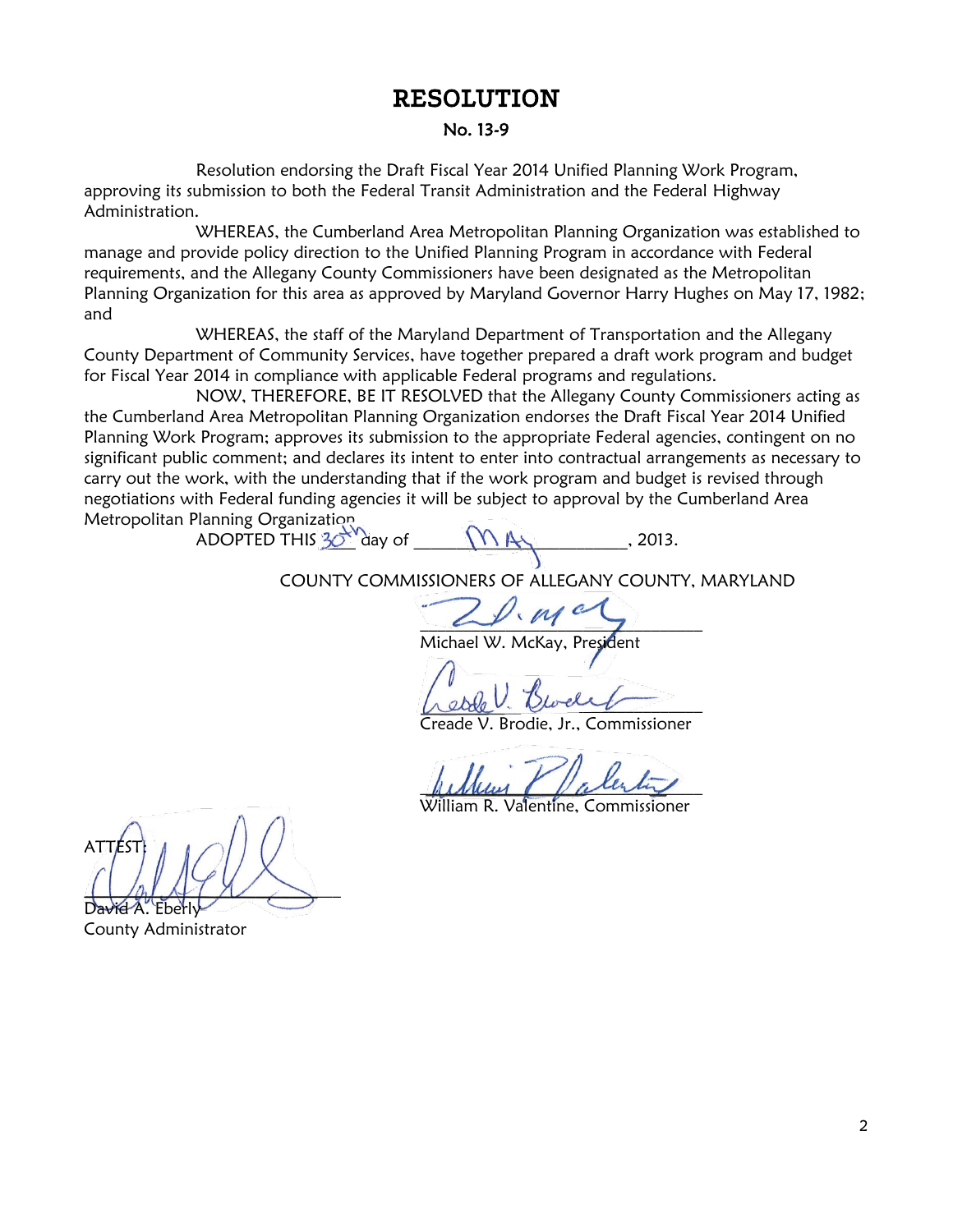<span id="page-3-1"></span><span id="page-3-0"></span>Background and Introduction

## A. Status of the Urbanized Area

The Cumberland Urbanized Area as defined by the U.S. Census in 1980 and 1990 included portions of Allegany County Maryland and Mineral County West Virginia. The Maryland portion included Cumberland and Frostburg and the surrounding areas. The requirement for classification as an urbanized area is a population of at least 50,000. The population of the urbanized area in 1980 was approximately 59,000, and in 1990 it declined to 54,655. In 2000 the population decreased 4.87% to 52,115 and in 2010 the population decreased 0.42% to 51,899.

## <span id="page-3-2"></span>B. FHWA/FTA Regulations for Urban Transportation Planning

Since the 1960's, the federal government has established urban transportation planning requirements in all metropolitan areas, as a prerequisite to the approval of federal funding (23 CFR Part 450 and 49 CFR Part 613). The regulations require a continuing, comprehensive and cooperative (3-C) planning process in all urbanized areas of more than 50,000.

The Federal Highway Administration (FHWA) and the Federal Transit Administration (FTA) of the U.S. Department of Transportation issued amendments effective June 30, 1983 to their existing regulations governing urban transportation planning under FHWA and FTA grant programs. These amendments were partially intended to simplify administration of the planning process for urbanized areas under 200,000 population such as the Cumberland area.

In 1991 the Intermodal Surface Transportation Efficiency Act (ISTEA) was passed. This act revised some of the established regulations and procedures and placed a new emphasis on Metropolitan Planning Organizations. As part of this Act the MPO planning process has been more specifically defined and new planning requirements have been prescribed.

In 1998 the Transportation Equity Act for the  $21<sup>st</sup>$  Century (TEA-21) was passed continuing the initiatives of the 1991 Act, and adding several new provisions and programs.

In 2005 the Safe Accountable, Flexible, Efficient Transportation Equity Act: A Legacy for Users (SAFETEA-LU) was passed. This Act which provides for the Country's largest surface transportation investment ever retained most of the planning provisions of the previous legislation and added several new metropolitan transportation planning requirements.

## <span id="page-3-3"></span>C. Steps Taken to Comply with FHWA/FTA Regulations

The Allegany County Commissioners, acting in their role as the temporary Metropolitan Planning Organization (MPO), annually approve and amend as appropriate the Transportation Improvement Program as required by U.S. DOT, to be eligible to receive funding for the region's transportation projects.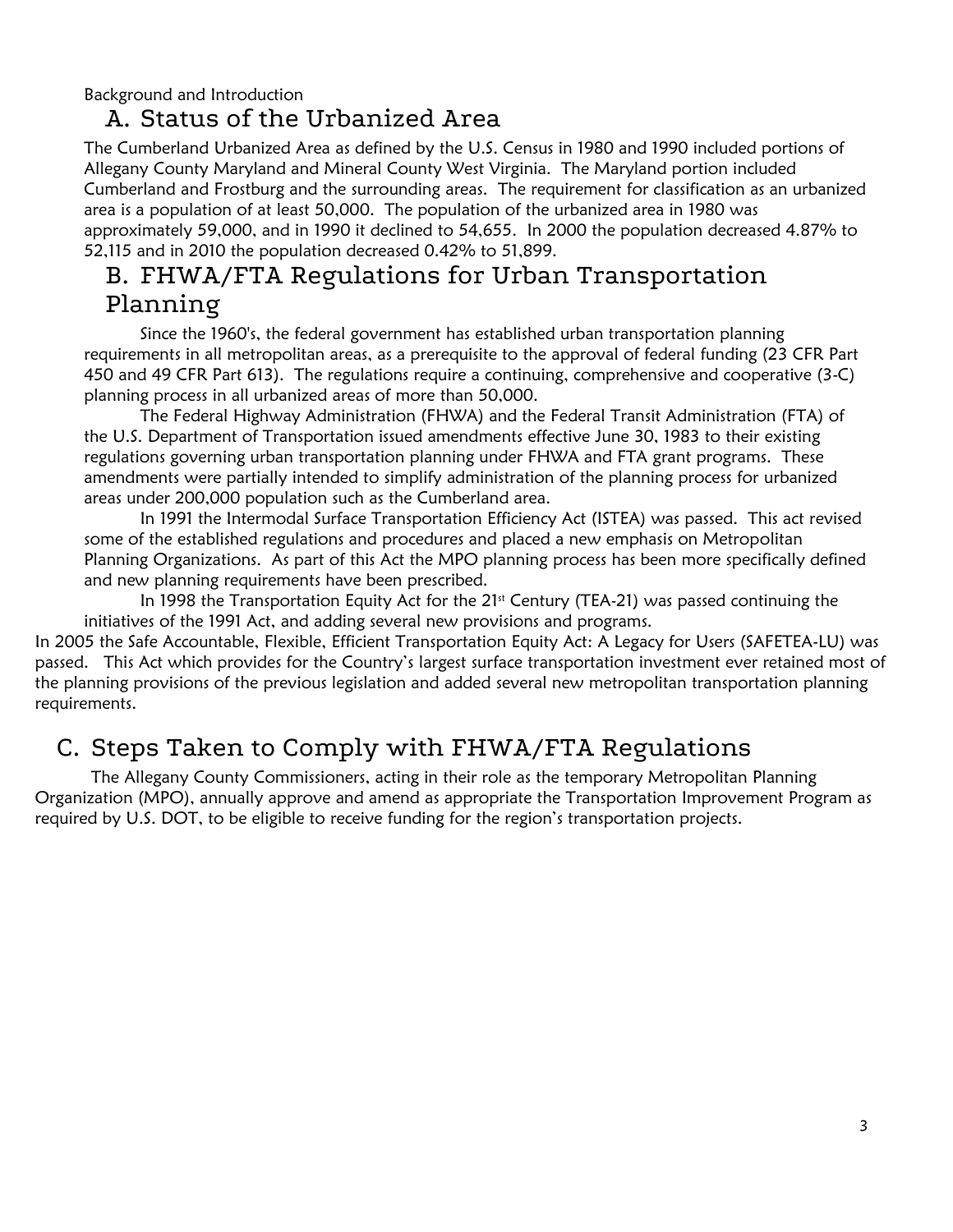# <span id="page-4-0"></span>II. Work Program by Task

## <span id="page-4-1"></span>A. Core Planning

## <span id="page-4-2"></span>**1. MPO Administration**

## **Objective**

This is a continuing task and includes all necessary coordination and administration associated the performance of the urban transportation planning process through this Unified Planning Work Program. Included in this activity is the coordination between federal, state, county and municipal levels of government by the MPO.

## **Previous Work**

Ongoing task.

## **Methodology**

- Participation in and attendance at meetings of the Association of Metropolitan Planning Organizations.
- Development of the FY 2014 Unified Planning Work Program.

## **End Product**

FY 2015 Unified Planning Work Program

| Participating Agencies                         | Funding                                            |                                              |
|------------------------------------------------|----------------------------------------------------|----------------------------------------------|
| Cumberland Area MPO & MDOT<br>Project Schedule | <b>FHWA</b><br><b>FTA</b><br><b>MDOT</b><br>County | 9,000.00<br>3,000.00<br>1,600.00<br>1,600.00 |
| Ongoing                                        | Total                                              | \$16,000.00                                  |

## <span id="page-4-3"></span>2. **Transportation Improvement Plan**

## **Objective**

To develop the Cumberland Urbanized Area Transportation Improvement Program (TIP) for FY 2014-FY 2017 as specified by the Federal urban transportation planning requirements.

## **Previous Work**

FY 2012 – FY 2015 Transportation Improvement Program

## **Methodology**

Compile a comprehensive list of federally funded transportation improvements recommended for implementation during the 4 year program period. The document will represent the region's transportation priorities and include realistic financially constrained cost estimates.

In addition to the sub-tasks mentioned above this task includes the day-to-day operation of the MPO including but not limited to compliance with requests for data and the preparation of presentations to the MPO policy body (The Allegany County Commissioners).

## **End Product**

FY 2014 – FY 2017 Cumberland Area Transportation Improvement Program

| Participating Agencies     | Funding                   |                  |
|----------------------------|---------------------------|------------------|
| Cumberland Area MPO & MDOT | <b>FHWA</b>               | 800.00           |
| Project Schedule           | <b>FTA</b><br><b>MDOT</b> | 800.00<br>200.00 |
| Ongoing                    | County                    | 200.00           |
|                            | Total                     | 2,000.00         |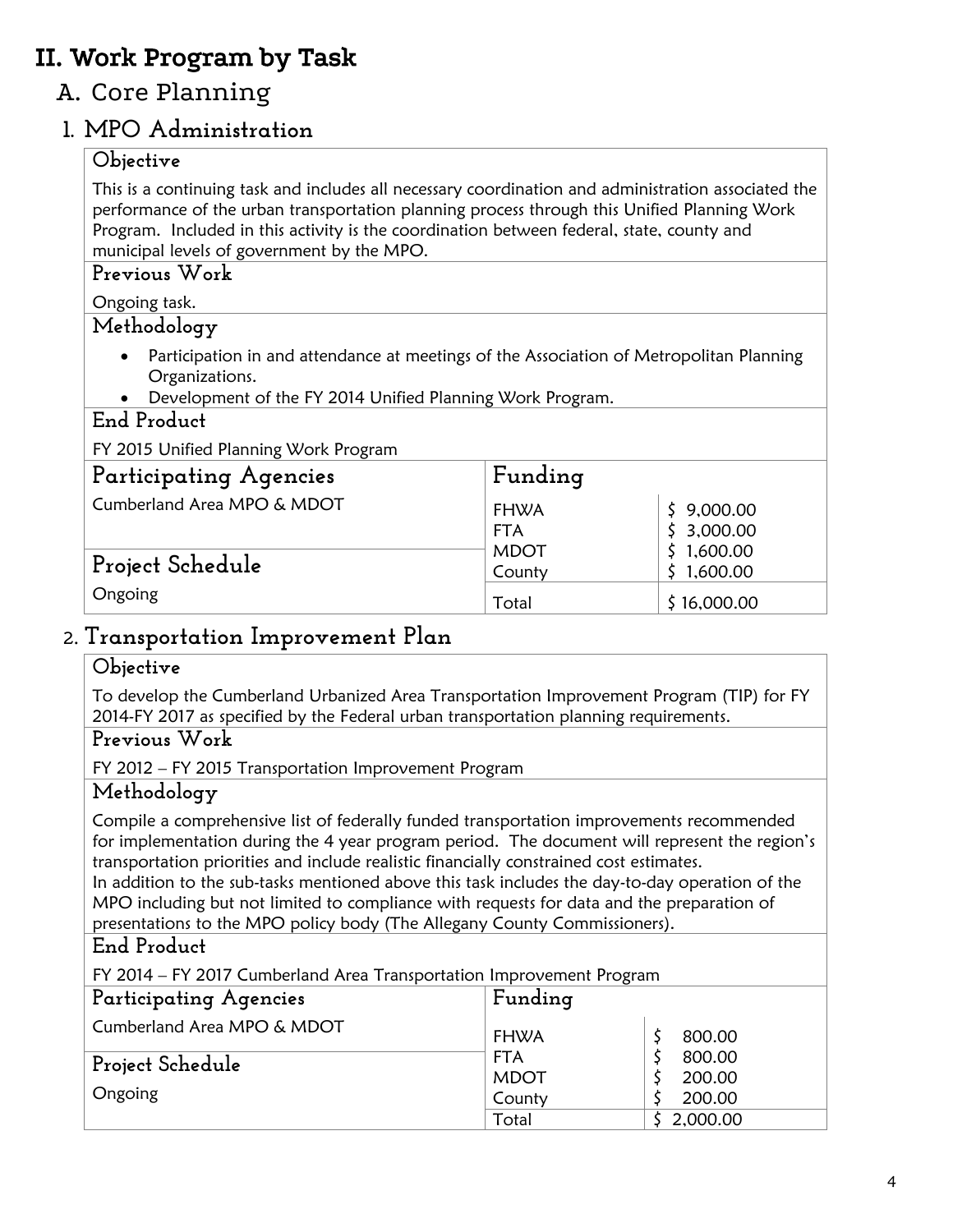# <span id="page-5-0"></span>B. Special Studies

# <span id="page-5-1"></span>1.**Transit System Evaluation (NTD)**

## **Objective**

To assemble data that meets the standards set by the Federal Transit Administration (FTA) for use in the National Transit Database on ridership, mileage and other characteristics of the Allegany County Transit System within the Cumberland Urbanized Area.

## **Previous Work**

Previously limited statistical data was collected and tabulated. This task will formalize and refine the collection, tabulation, storage and analysis of the transit system statistical data.

## **Methodology**

- Evaluate the format for the collection and analysis of data that was used in FY 2013. Revise collection and analysis tools as appropriate.
- Various service indicators of performance will be considered and data will be collected including ridership by route and time of day, vehicle route miles traveled, total vehicle miles, hours of operation, cost per route mile, revenue by route and other data.

## **End Product**

Statistical reports to support the National Transit Database Annual Report and to serve as a basis for service evaluation and route planning. This is an ongoing task.

| Participating Agencies | Funding     |             |
|------------------------|-------------|-------------|
| Cumberland Area MPO    | <b>FHWA</b> |             |
|                        | <b>FTA</b>  | \$13,360.00 |
| Project Schedule       | <b>MDOT</b> | 1,670.00    |
| Ongoing                | County      | 1,671.00    |
|                        | Total       | \$16,701.00 |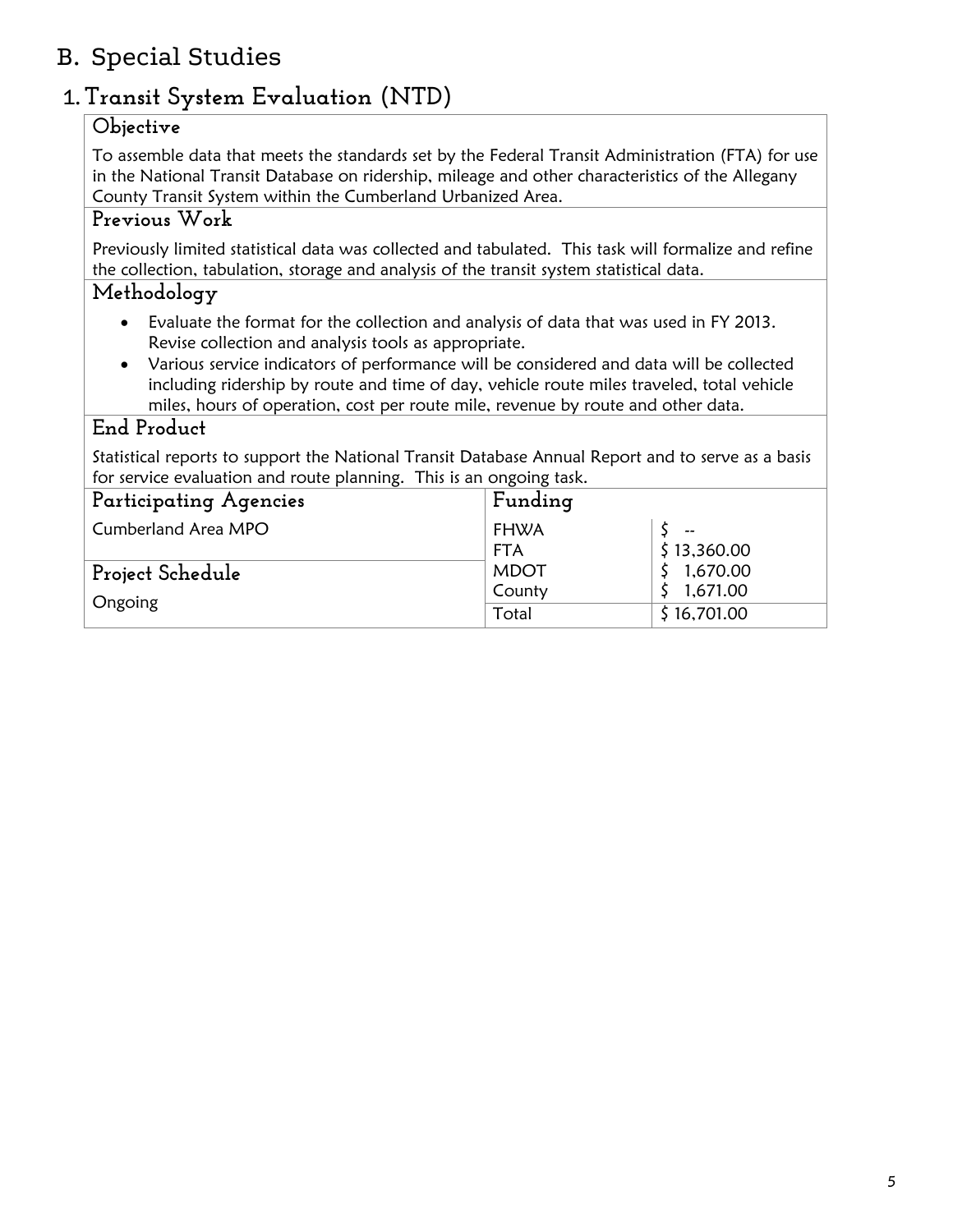## <span id="page-6-0"></span>**2. Transit System Safety Plan Evaluation**

#### **Objective**

A task in the FY 2014 Cumberland Urbanized Area Unified Planning Work Program provided for the updating of the Transit System Safety Plan to address the additions that were made to the system using ARRA and other capital funding. The plan update will be completed by the end of FY 2014. The purpose of this task is to complete a preliminary evaluation and assessment of the actions taken based on the recommendations from the FY 2013 update.

## **Previous Work**

The September 2006 Transit System Safety, Security and Emergency Preparedness Plan, and the annual updates.

## **Methodology**

The consultant that developed the Transit System Safety Plan will assess and evaluate the effectiveness of the recommendations that have been implemented as a result of the plan. Findings will be documented and if necessary modifications to the actions and improvements will be proposed.

#### **End Product**

A report that evaluates the effectiveness of the Allegany County Transit System Updated Safety Plan.

| Participating Agencies              | Funding                   |                    |
|-------------------------------------|---------------------------|--------------------|
| Cumberland Area MPO and Consultants | <b>FHWA</b><br><b>FTA</b> | $\sim$<br>3,200.00 |
| Project Schedule                    | <b>MDOT</b>               | 400.00             |
| Ongoing                             | County                    | 400.00             |
|                                     | Total                     | 4,000.00           |

## <span id="page-6-1"></span>**3. Allegany County Transit Maintenance Plan Update**

## **Objective**

The Maryland Transit Administration requires all Locally Operated Transits to have a Maintenance Plan. Allegany County Transit's manual was written in 2007. Recommendations from a 2012 PMOC audit requested the transit to update the Maintenance Plan, to document current operations and maintenance practices.

#### **Previous Work**

The September 2007 Allegany County Transit Maintenance Plan.

## **Methodology**

The MPO planners will review the current manual and other safety manuals used at Maryland Transit Administration's Locally Operated Transits. The manual will be updated and presented to the staff of Allegany County Transit.

## **End Product**

An updated Allegany County Transit Maintenance Plan and a presentation to Transit Staff.

| Participating Agencies     | Funding                   |                   |
|----------------------------|---------------------------|-------------------|
| <b>Cumberland Area MPO</b> | <b>FHWA</b><br><b>FTA</b> | $- - -$<br>800.00 |
| <b>Project Schedule</b>    | <b>MDOT</b>               | 100.00            |
| January 30, 2014           | County                    | 100.00            |
|                            | Total                     | 1,000.00          |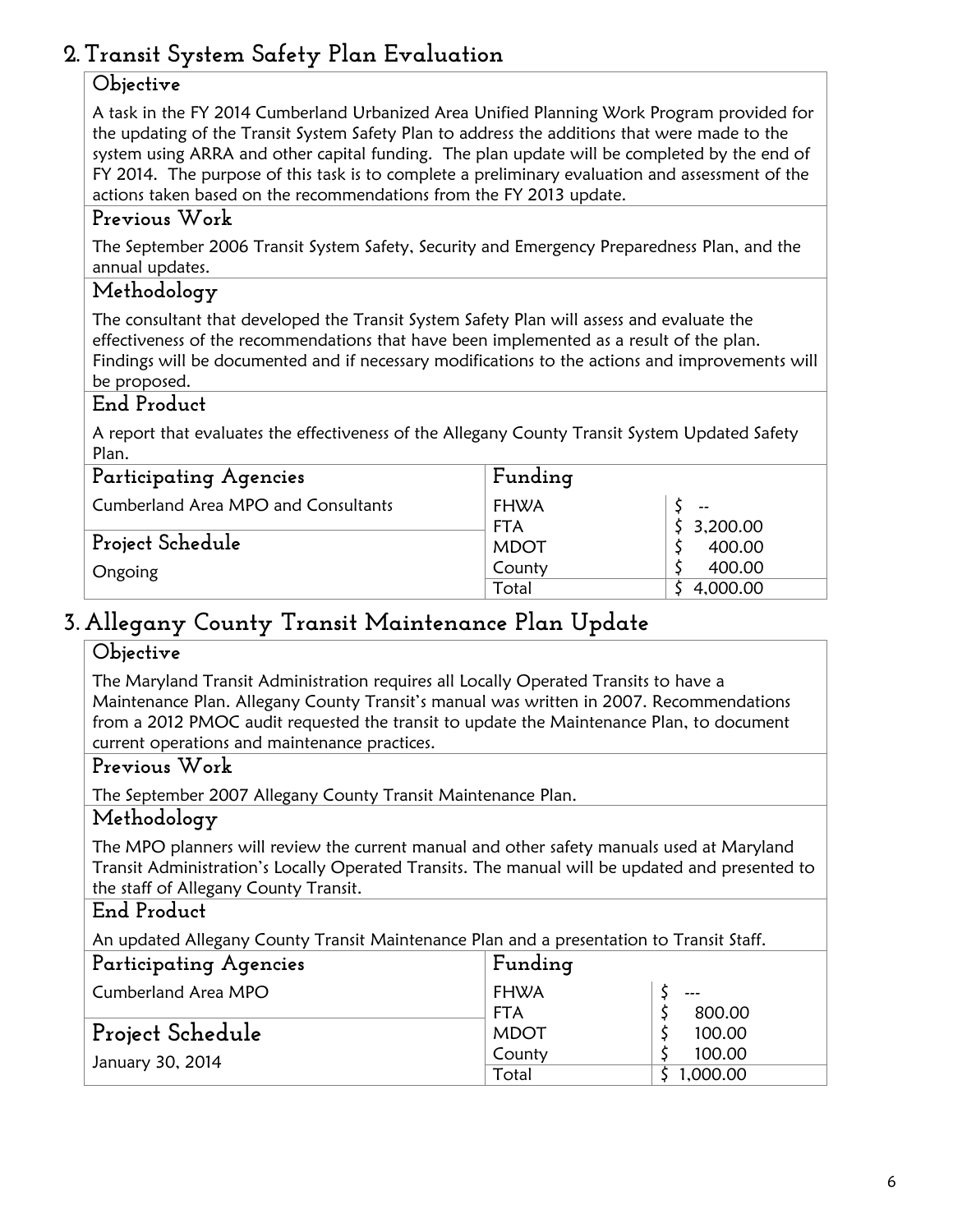## <span id="page-7-0"></span>**4. Allegany County Transit Advisory Committee Coordination**

## **Objective**

The Maryland Transit Administration requires all Locally Operated Transits to have a Transit Advisory Committee (TAC). The Cumberland MPO staff will organize and hold bi-annual meetings with the TAC to discuss and resolve transit related issues in the area.

# **Previous Work**

2012 Allegany County Transit Development Plan

## **Methodology**

The MPO staff will organize and hold bi-annual meetings with Transit Advisory Committee. **End Product**

Transit Advisory Committee meetings, with minutes and sign in sheets.

| Participating Agencies | Funding     |          |
|------------------------|-------------|----------|
| Cumberland Area MPO    | <b>FHWA</b> | $- - -$  |
|                        | FTA         | 800.00   |
| Project Schedule       | <b>MDOT</b> | 100.00   |
| January 30, 2014       | County      | 100.00   |
|                        | Total       | 1,000.00 |

# <span id="page-7-1"></span>**5.Cumberland Area MPO Website Update**

## **Objective**

Cumberland Area MPO's website layout was updated in 2013. The website is continually updated to support public participation, sharing MPO's documents and announcing upcoming MPO meetings and hearings.

## **Previous Work**

2006 MPO website creation From the FY 2007 UPWP 2013 MPO website update From the FY 2013 UPWP

## **Methodology**

 Update MPO links, and methods of displaying documents, comments and announcements.

## **End Product**

A Cumberland Area MPO website with more resources and ways for the community to respond and participate to MPO actions and documents.

| Participating Agencies | Funding                   |                 |
|------------------------|---------------------------|-----------------|
| Cumberland Area MPO    | <b>FHWA</b><br><b>FTA</b> | 6,080.00        |
| Project Schedule       | <b>MDOT</b>               | $- -$<br>700.00 |
| June 30, 2013          | County                    | 700.00          |
|                        | Total                     | 7,600.00        |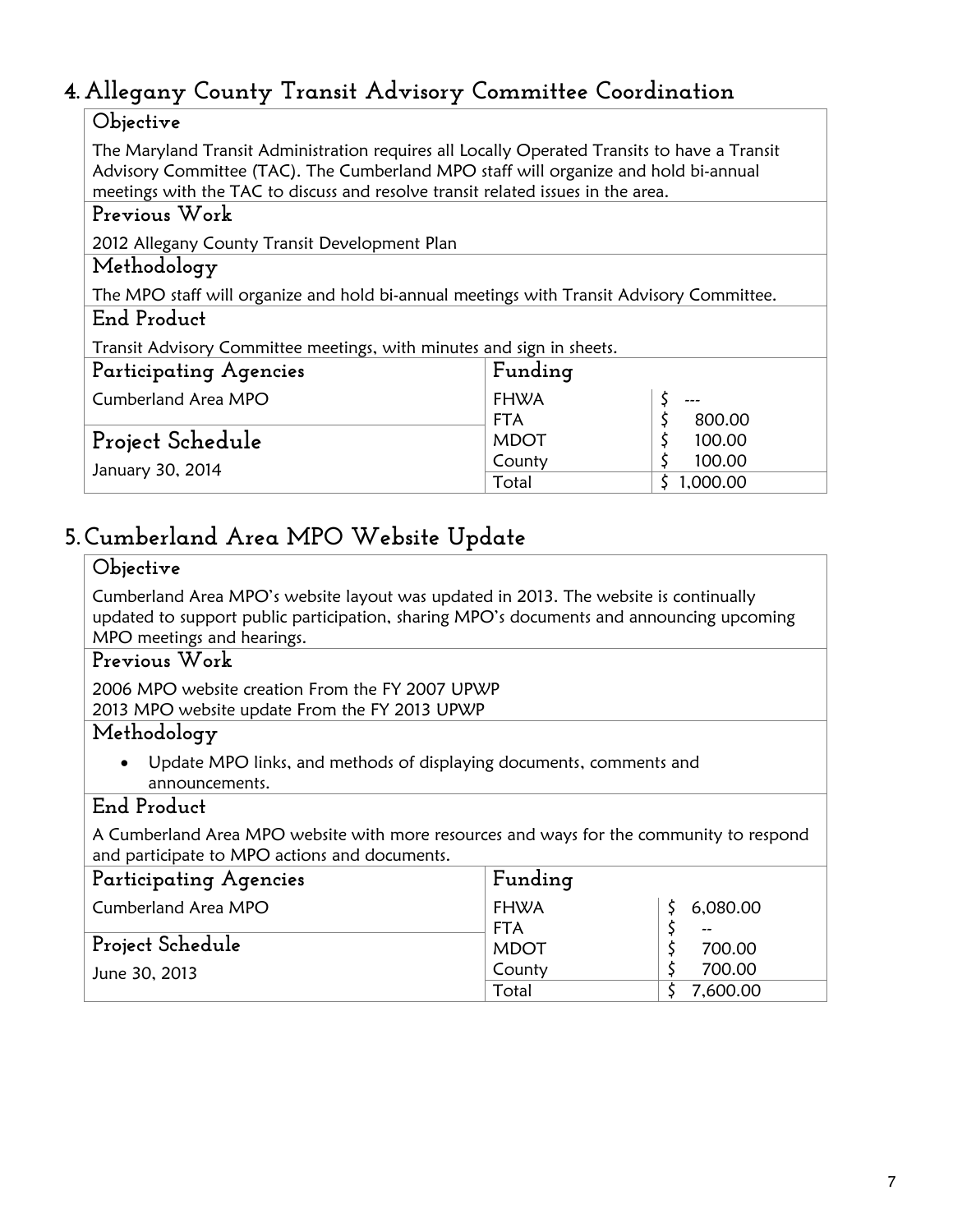# <span id="page-8-0"></span>**6. 2014 Priority Letter Coordination**

## **Objective**

Allegany County is required to coordinate with the local jurisdictions when requesting projects for Maryland Department of Transportation to consider on Consolidated Transportation Plan. The MPO staff will assist Allegany County in coordinating and compiling the projects for the priority letter.

#### **Previous Work**

Transportation Improvement Program, Long Range Transportation Plan.

#### **Methodology**

- Review the prior year's priority letter submission.
- Meet with the county and the local jurisdictions to begin selecting projects, in December 2013.
- As local jurisdictions for projects by February 1, 2014.
- Meet again with local jurisdictions to decide upon priority project order, before March 1, 2014.
- Share priority letter with State Delegates, County Commissioners, and Local mayors, and request their support.

## **End Product**

The 2014 Priority Letter to the Maryland Secretary of Transportation for Allegany County and the local jurisdictions.

| Participating Agencies                                                                                                                                                                                               | Funding                                                     |                                                     |
|----------------------------------------------------------------------------------------------------------------------------------------------------------------------------------------------------------------------|-------------------------------------------------------------|-----------------------------------------------------|
| Cumberland Area MPO, Allegany County, City of<br>Cumberland, City of Frostburg, Town of Midland, Town<br>of Barton, Town of Lonaconing, Town of Luke and<br>Town of Westernport<br>Project Schedule<br>April 1, 2014 | <b>FHWA</b><br><b>FTA</b><br><b>MDOT</b><br>County<br>Total | \$3,598.00<br>$- -$<br>450.00<br>452.00<br>4,500.00 |

# <span id="page-8-1"></span>**7. Cumberland Area MPO Title VI Plan**

## **Objective**

The Cumberland Area MPO is going to update the Title VI Plan to reflect the Title VI Circular 4702.1B, effective October 1, 2012.

#### **Previous Work**

Allegany County Transit/ Cumberland Area MPO Title IV Plan

## **Methodology**

MPO Staff will use the Title VI Circular 4702.1B and other approved MPO Title IV programs to make write the plan and evaluate CAMPO practices.

#### **End Product**

Cumberland Area MPO Title IV Plan

| Participating Agencies | Funding                   |             |
|------------------------|---------------------------|-------------|
| Cumberland Area MPO    | <b>FHWA</b>               | \$10,000.00 |
| Project Schedule       | <b>FTA</b><br><b>MDOT</b> | 1,250.00    |
| May 2014               | County                    | 1,250.00    |
|                        | Total                     | \$12,500.00 |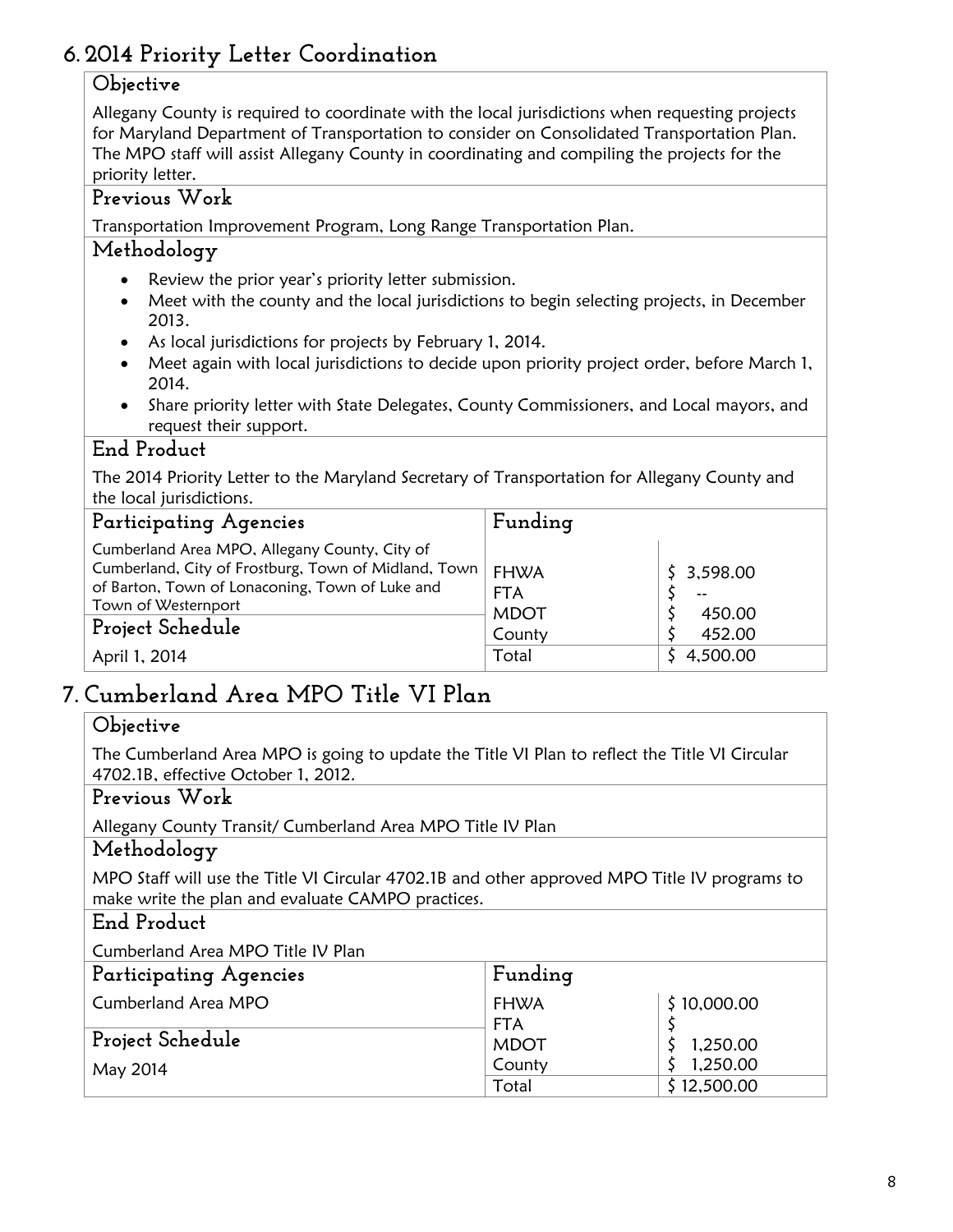## <span id="page-9-0"></span>**8. Greene Street Complete Street Plan (Phase 1)**

#### **Objective**

This important City road was formally US Route 220 and prior to that it was part of the National Road. Greene Street is in need of significant rehabilitation to handle the traffic on this West Side arterial street.

The complete street plan for Greene Street will provide recommendations that will seek to establish a more efficient multi-modal transportation along Greene Street from the Baltimore Street bridge to the Interstate 68 interchange. The plan will consider on-street parking, transit services, bicycle accommodation and streetscape environment.

The project will include recommended plans and visualizations for to prepare for future street improvement engineering and construction funds.

## **Previous Work**

2011 Traffic Signal Study for Cumberland Maryland 2008 Cumberland Trails and Bikeways Master Plan

## **Methodology**

- Given the mix of land uses along this street, the on-street parking will be analyzed and suggested for modification as appropriate.
- Traffic operations analyses along the corridor, particularly focused on bicycle and pedestrian movements will be included as part of this corridor study.
- Additional multi-modal work activities associated with this project may also include an examination of the number of existing transit stops along the corridor and the possibility of consolidating the number of stops.
- This project is seen as a continuation of the City of Cumberland's Trails and Bikeways Master.
- Recommend landscaping, street furniture, and other physical elements to create a unique personality and capture a sense of public space and reflect local culture and history.
- This project will be spread across FY 2014 and FY2015

#### **End Product**

A final document that outlines the conditions, needs and recommendations for the corridor.

| Participating Agencies                    | Funding     |            |
|-------------------------------------------|-------------|------------|
| Cumberland Area MPO, City of Cumberland & | <b>FHWA</b> | \$6,000.00 |
| Consultan(s)                              | <b>FTA</b>  | $- -$      |
| Project Schedule                          | <b>MDOT</b> | 750.00     |
|                                           | County      | 750.00     |
| January 2015                              | Total       | 7,500.00   |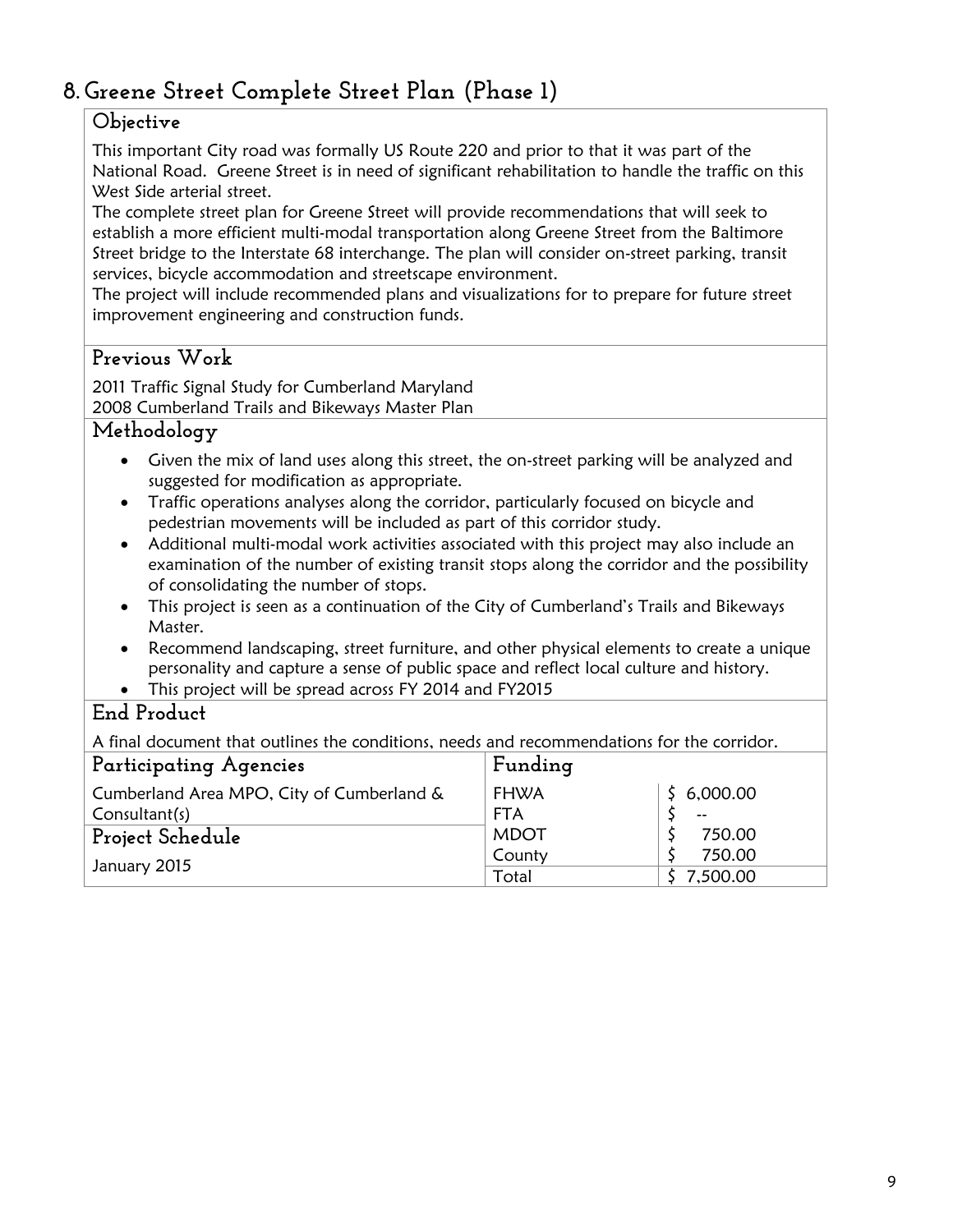# <span id="page-10-0"></span>**9. Park Street and Braddock Road Intersection and Approach Plan**

## **Objective**

In Frostburg, the Park Street and Braddock Road intersection is the thoroughfare between Exit 33 on Interstate 68 and the City of Frostburg, including Frostburg State University. This intersection involves Braddock Road, a state highway (MD 736), and City streets: Bowery Street, Center Street, Park Avenue, and Alley 33. In close proximity to the intersection are entrances to commercial and multi-family residential buildings. As the intersection is immediately adjacent to Frostburg State University, there is substantial pedestrian traffic in the area as students walk between their off-campus housing and the campus.

At this intersection, there are some paving and maintenance needs that should be planned for the coming years. However, because of the complexity of traffic patterns and the alignment of the intersection, the City is concerned about the capacity and safety of the intersection as the University's enrollment and the City's population continues to grow. An evaluation of the existing traffic conditions, recommendation for future improvements, and preliminary design are needed. This project is included on the Allegany County transportation priority list; the preliminary work being requested will provide a plan to address the needs identified.

#### **Previous Work**

None

#### **Methodology**

- Evaluation of current vehicular and pedestrian traffic patterns
- Recommendations to enhance safety and capacity of intersection

## **End Product**

Report containing preliminary plan for use by the City of Frostburg and MD State Highway Administration to address intersection improvements

| Participating Agencies                   | Funding     |                       |
|------------------------------------------|-------------|-----------------------|
| Cumberland Area MPO, City of Frostburg & | <b>FHWA</b> | \$12,800.00           |
| Consultant(s)                            | <b>FTA</b>  | $\tilde{\phantom{a}}$ |
| Project Schedule                         | <b>MDOT</b> | 1,600.00              |
|                                          | County      | 1,600.00              |
| April 1, 2014                            | Total       | \$16,000.00           |